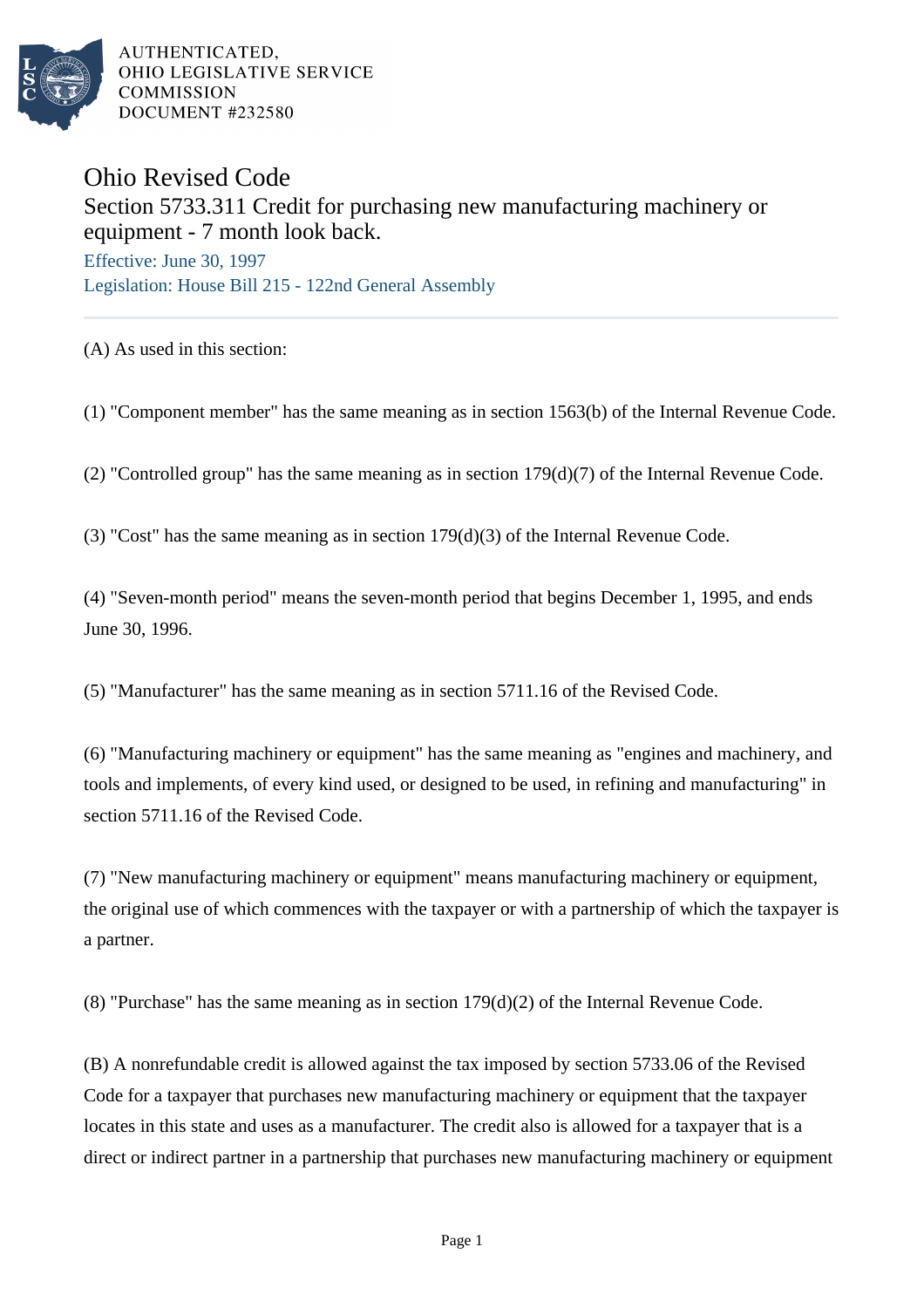

## AUTHENTICATED. **OHIO LEGISLATIVE SERVICE COMMISSION** DOCUMENT #232580

that the partnership locates in this state and uses as a manufacturer. In either event, the credit is available only if the following conditions are met:

(1) The purchases are made during the seven-month period;

(2) In the case of such new manufacturing machinery or equipment purchased by the taxpayer, the cumulative cost of the new machinery or equipment, when added to the cumulative cost of any other such manufacturing machinery or equipment purchased by other component members of a controlled group of corporations of which the taxpayer is a component member, equals or exceeds twenty per cent of the aggregate of the cost of all manufacturing machinery or equipment located in the United States and owned by the taxpayer or other component members of a controlled group of corporations of which the taxpayer is a component member, at the close of the taxpayer's most recent taxable year ending before January 1, 1995. In the case of such new manufacturing machinery or equipment purchased by a partnership of which the taxpayer is a direct or indirect partner, the cumulative cost of such property equals or exceeds twenty per cent of the aggregate of the cost of all manufacturing machinery or equipment located in the United States and owned by the partnership at the close of its most recent federal taxable year ending before January 1, 1995, and the taxpayer's distributive share of such cumulative cost, when added to the cumulative cost of any other such new manufacturing machinery or equipment purchased by the taxpayer or other component members of a controlled group of corporations of which the taxpayer is a component member, equals or exceeds twenty per cent of the aggregate of the cost of all manufacturing machinery or equipment located in the United States and owned by the taxpayer or other component members of a controlled group of corporations of which the taxpayer is a component member, at the close of the taxpayer's most recent taxable year ending before January 1, 1995.

(3) The taxpayer does not claim a credit under section 5733.31 of the Revised Code for purchases of new manufacturing machinery and equipment.

(C) In the case of new manufacturing machinery and equipment purchased by a manufacturer, the amount of the credit equals twenty per cent of the cost of the new manufacturing machinery and equipment located and used in this state by the manufacturer. However, the aggregate credit allowed to any taxpayer, or if the taxpayer is a component member of a controlled group of corporations, to the controlled group, shall not exceed five hundred thousand dollars. If the manufacturing machinery